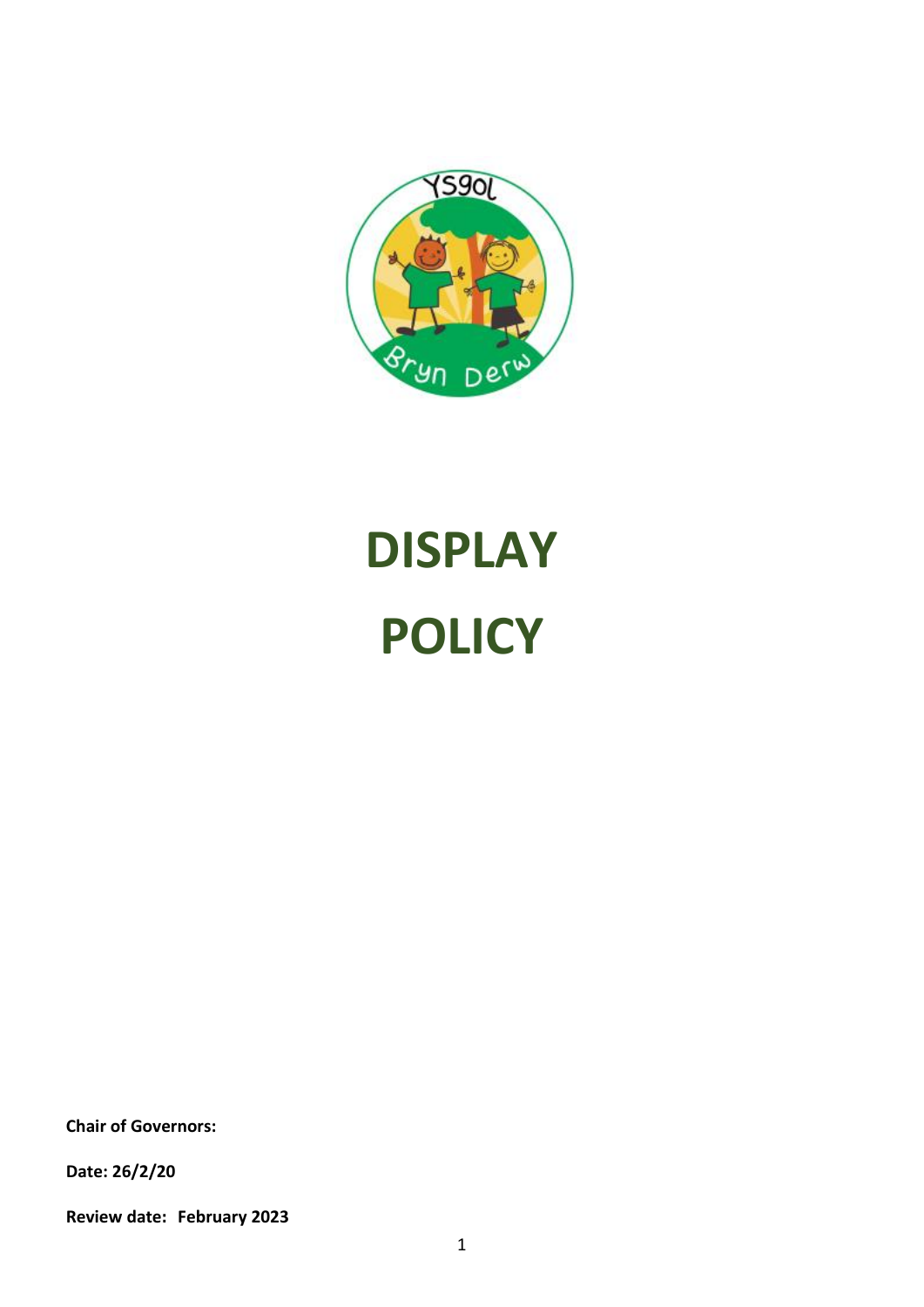# **Display guidelines**

### **Contents**

- Why display?
- What do we display?
- Guidelines for display

## **Why display?**

- Pride in pupils' work, celebrate their achievements and share them.
- Reinforce Curriculum, e.g. Programmes of Study, festivals.
- Works of art to stimulate pupils learning and own work.
- Give pupils opportunity to interact with their environment.
- Communicate information to pupils and visitors.
- To reinforce our Total Communication approach e.g. symbols text, photos, switches.

## **What do we display?**

- 90% of what we display should be pupils' own work.
- All levels of work should be treated equally, the skill is to display it effectively.

## **Guidelines for display**

#### **LINKS TO TOTAL COMMUNICATION:**

| Pre Intentional  | Key photos / objects      |
|------------------|---------------------------|
| Intentional      | Switches / cause & effect |
| Early language   | Key symbols               |
| & later language | Key text                  |

#### **LINKS WITH SENSORY:**

- Clear contrasts of colours, avoid shiny materials which reflect light, use border / backing to frame work clearly.
- Detailed work at eye level, bolder larger work higher up.
- Consider offering tactile and auditory stimulus e.g. materials used, objects, switches.